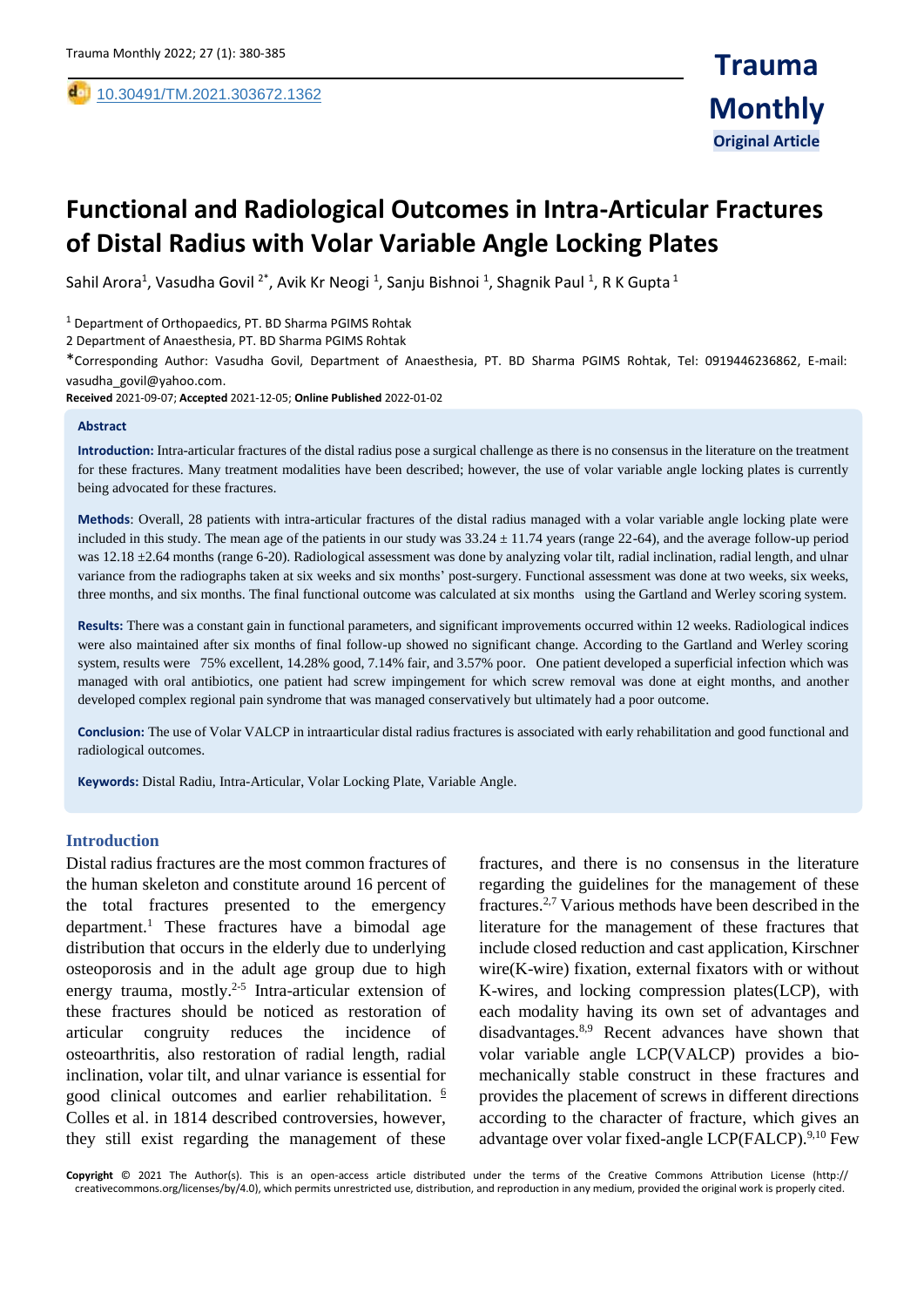studies in the literature assess long-term functional and radiological outcomes in patients managed with volar VALCP's. Therefore, this cross-sectional study was done to evaluate the radiological and functional consequences in patients of distal radius fractures managed with volar VALCP.

### **Methods**

The cross-sectional study was conducted at a tertiary care hospital and trauma center in north India. The study was approved by the hospital ethics committee. A total number of 28 patients of age more than 18 years, operated by a single surgeon between June 2017 to December 2019 and with a minimum follow up of 6 months postoperatively with complete records available, were included in the study. Patient records were retrieved from the medical records department of the hospital. Then, the clinical and radiological data were reviewed. Patients with extra-articular fractures of the distal radius and previous surgeries in the same limb, bilateral fractures, or additional injuries while sustaining distal radius fractures were excluded from the study. All patients were contacted telephonically for another visit to the hospital for examination and perusal of the operative records. Informed and written consent was taken from all the patients who participated in the study. All patients underwent open reduction and internal fixation with a 2.4 mm variable-angle locking plate (Synthes, Switzerland, marketed in India by Synthes India Pvt. Ltd.). The patient's demographic details were noted, and fractures were classified according to the Arbeitsgemeinschaft für Osteosynthesefragen (AO) classification system for distal radius fractures. All patients were operated under general or regional anesthesia using tourniquet control. Surgery was done by modifying Hbenry's approach using an image intensifier to confirm the reduction and placement of plates and screws intra-operatively  $11$ . Postoperatively patients were given Plaster of Paris (POP) below dorsal splints for two weeks, and patients were encouraged for active wrist and finger movements. Suture removal was done for two weeks, and active physiotherapy was performed. The patient's radiographs were done immediately post-surgery

and at four weeks' intervals thereafter, and radiographs done at immediate postoperatively and six months postoperatively were analyzed to measure radial length, radial inclination, volar tilt, and ulnar variance to assess the radiological outcomes (Fig. 1-3). A standard goniometer was applied to assess the range of motion, and the values were recorded at two weeks, six weeks, three months, and six months' periods (Fig. 4). The grip strength was calculated using a digital hand dynamometer (Takei scientific instruments Co. Ltd., Japan), and a comparison was made with respect to the percentage of the opposite normal wrist strength. Modified Gartland and Werley scoring system was used to assess the functional outcome at six months of final follow up.12 Statistical Package for the Social Sciences (SPSS) version 20 (IBM Corp., Armonk, NY) was utilized to analyze the data.

### **Results**

 Out of the total of 28 patients included in the study, 22 were males and 6 were females with a mean age of 33.24±11.74 years (range 22-64). The mode of injury in the majority of the patients was road traffic accidents (RTA) (n=20), while in the rest, it fell on an outstretched hand (n=8). As per the AO classification, eight patients had AO type B, and 20 had AO type C fractures as shown in Table 1.

| No. of fractures |
|------------------|
|                  |
|                  |
|                  |
|                  |
|                  |
|                  |
|                  |

Table 1: showing distribution of fractures according to AO classification

The average interval between fracture and surgery was 48.67±8.42 hours ranging from 24 to 96 hours' post-trauma. Patients were followed up for a minimum of 6 months' post-surgery with a mean duration of  $12.18 \pm 2.64$  months, ranging from 6 to 20 months. None of the patients required bone grafting and the average time to bony union was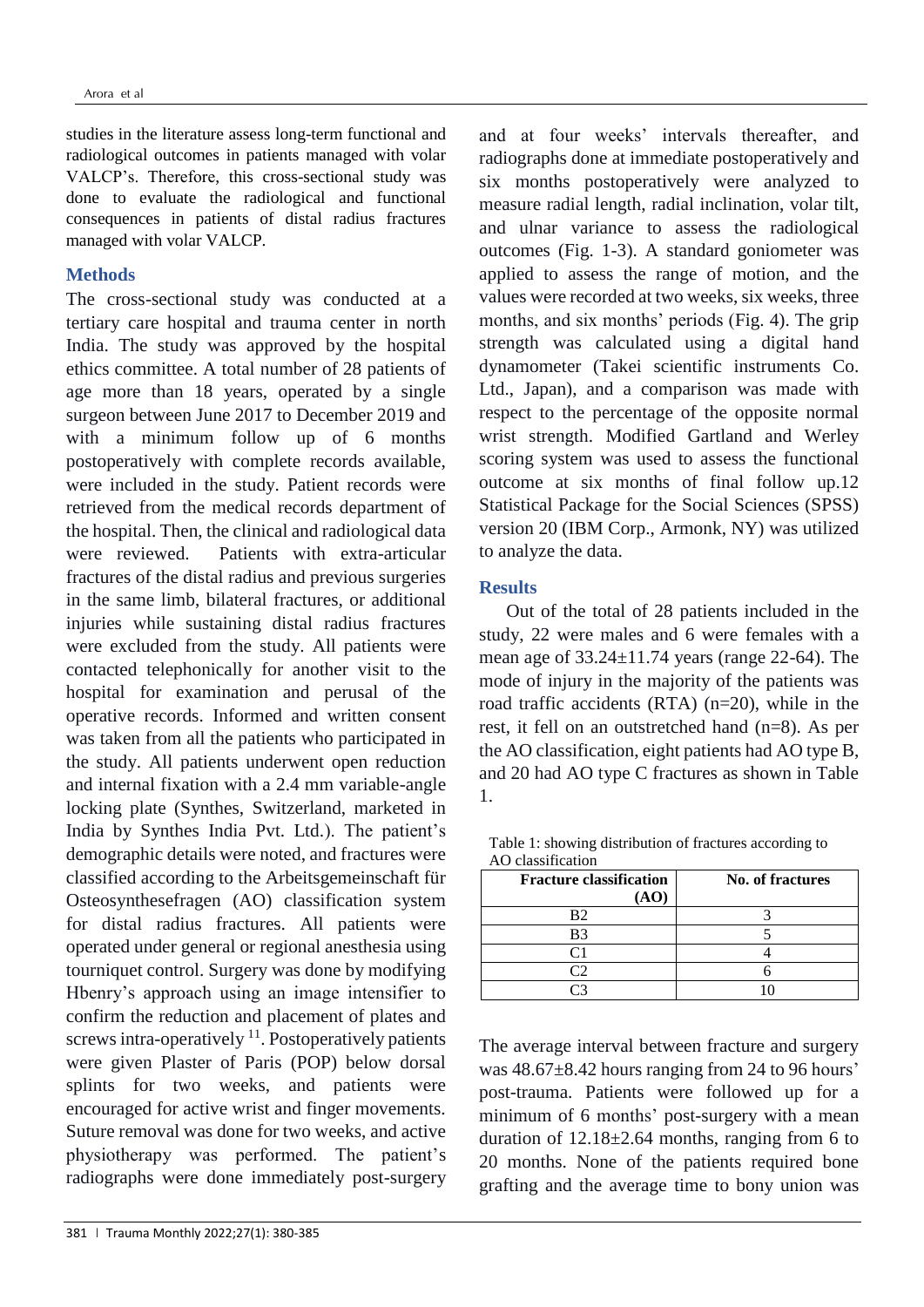10.6±1.76 weeks ranging from 8 to 16 weeks. Patients were assessed clinically at two weeks, six weeks, three months, and at six months of final follow-up time, and the observations are presented in Table 2. Radiological parameters were calculated from the x-rays postoperatively and after six months of the last follow-up as outlined in Table 3. Functional assessment was done using the modified Gartland and Werley scoring system at final follow-up and presented in table 4. Out of the 28 patients, 21 of them had excellent outcomes, four good, two fair, and one poor, according to the Gartland and Werley scoring system. Three patients reported complications, one of them had screwed impingement which removal of the screw was done eight months after surgery. One patient developed a superficial wound infection which was managed by oral antibiotics (cefuroxime 500 mg) for one week as regular dressings, and another one developed chronic regional pain syndrome (CRPS) that was managed conservatively; however, the patient developed severe restriction of movement in hand and wrist and ultimately had a poor outcome. None of the patients developed union, malunion, implant failure, or tendon rupture in our study.



Figure 2: Showing immediately post-operatively anterior-posterior and lateral radiographs



Figure 3: Showing anterior-posterior and lateral radiographs at six months post-surgery.



Figure 1: Showing pre-operative anterior-posterior and lateral radiographs of wrist.







Figure 4: A-F showing clinical photographs of patient at six month whose radiographs are shown in figure 1-3.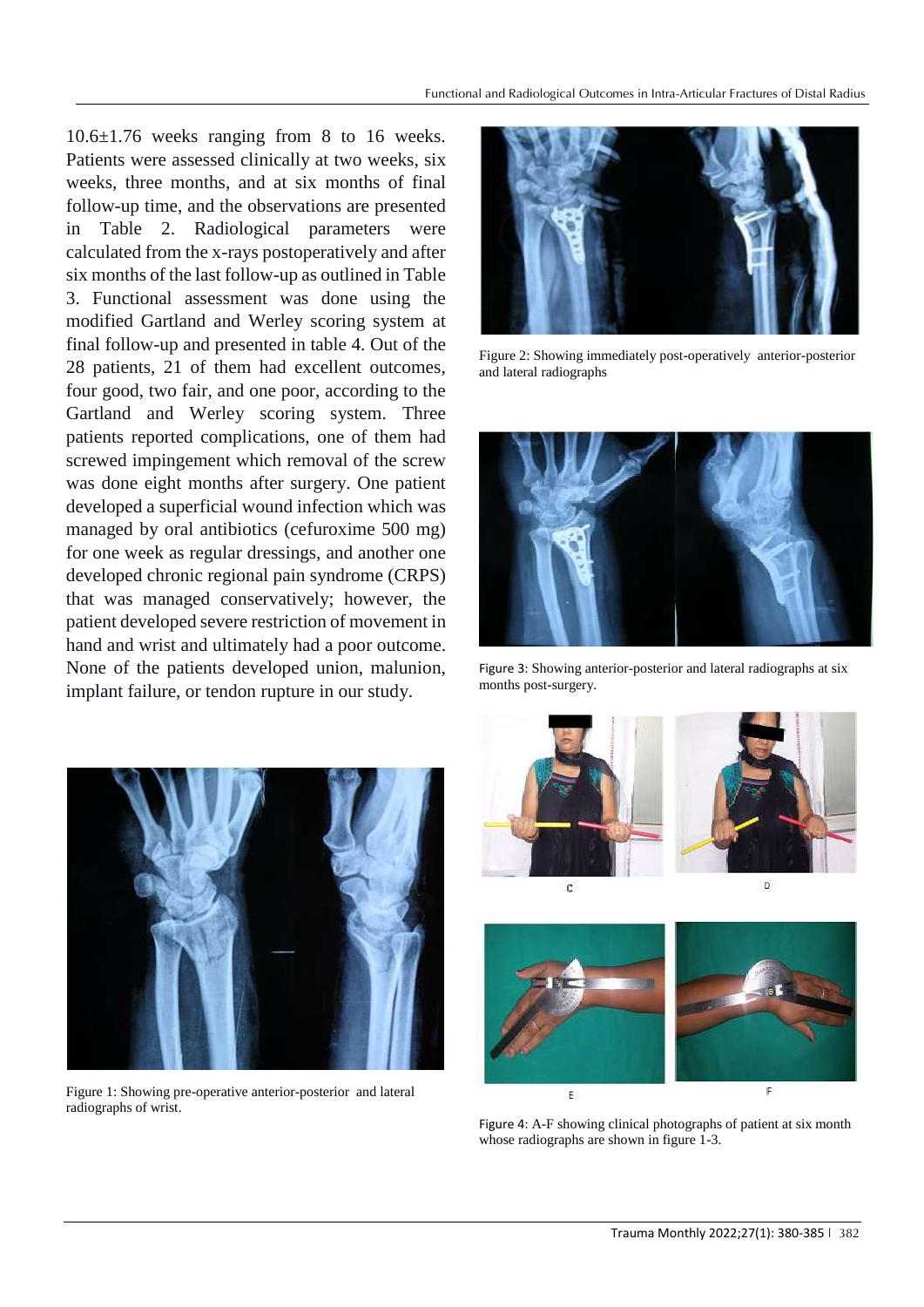| <b>Clinical Parameter</b>  | 2 weeks          | 6 weeks     | 3 months         | 6 months         |
|----------------------------|------------------|-------------|------------------|------------------|
| Flexion (degrees)          | $34.26 \pm 6.82$ | $48.18 \pm$ | $66.64 \pm 7.64$ | $70.82 \pm 7.98$ |
|                            |                  | 7.20        |                  |                  |
| Extension(degrees)         | $40.28 \pm 5.66$ | 54.36 $\pm$ | $70.42 \pm 6.42$ | $76.16 \pm 6.68$ |
|                            |                  | 5.94        |                  |                  |
| Pronation (degrees)        | $70.64 \pm 4.83$ | $78.48 \pm$ | $80.44 \pm 6.02$ | $82.64 \pm 6.13$ |
|                            |                  | 4.98        |                  |                  |
| Supination (degrees)       | $74.86 \pm 5.87$ | $82.58 \pm$ | $87.38 \pm 6.54$ | $87.38 \pm 6.76$ |
|                            |                  | 6.21        |                  |                  |
| Ulnar deviation (degrees)  | $12.38 \pm 3.97$ | $16.74 \pm$ | $18.82 \pm 4.43$ | $18.82 \pm 4.43$ |
|                            |                  | 4.21        |                  |                  |
| Radial deviation (degrees) | $22.62 \pm 4.27$ | $26.84 \pm$ | $30.18 \pm 5.08$ | $30.18 \pm 5.08$ |
|                            |                  | 4.83        |                  |                  |
| Percentage Grip Strength   | $44.82 \pm 6.75$ | $78.64 \pm$ | $88.34 \pm 5.56$ | $93.46 \pm 5.32$ |
|                            |                  | 5.98        |                  |                  |

Table 2 showing ROM values Values are expressed as mean  $\&$  standard deviation

Table 3. Radiological parameters Values are expressed as mean ±standard deviation

| <b>Radiological Parameter</b> | <b>Immediate</b> | Final follow up at 6 | <b>P</b> value |
|-------------------------------|------------------|----------------------|----------------|
|                               | Post op          | months               |                |
| Volar Tilt (degrees)          | $5.94 \pm 5.26$  | $5.62 \pm 5.60$      | 0.094          |
| Radial Inclination (degrees)  | $23.22 \pm 2.20$ | $22.64 \pm 2.58$     | 0.067          |
| Ulnar Variance (mm)           | $-0.38 \pm 0.62$ | $-0.34 \pm 0.56$     | 0.066          |
| Radial Length                 | $11.86 \pm 1.82$ | $11.54 \pm 1.98$     | 0.142          |
| (mm                           |                  |                      |                |

| Table 4. Gartland and Werley Score |                 |
|------------------------------------|-----------------|
| <b>Functional outcome</b>          | No. of patients |
| Excellent                          |                 |
| Good                               |                 |
| Fair                               |                 |
| poor                               |                 |

### **Discussion**

Though one of the most prevalent injuries of the human skeleton, the management of fractures of the distal radius is still a matter of debate. Different modalities of treatment have been described in literature ranging from conservative to various surgical options containing the recently developed volar VALCP, with each modality having its pros and cons. At the heart of all these management options, however, the fact is that restoring the natural anatomy of the distal radius and wrist joint contributes to early rehabilitation and good functional outcomes<sup>13</sup>

Plating on the volar surface of the distal radius offers an anatomical advantage over the dorsal surface as there is more space available for the application of plate, and

also the incidence of soft tissue complications is less as compared to plating on the dorsal side.<sup>14</sup> Also, locked plates are preferred over the conventional plates as they provide angular stability and a stable construct helping in early rehabilitation.<sup>15,16</sup> Gruber et al. have reported that fixation with volar fixed-angle locking plates(FALCP) result in statistically significant loss of radiological parameters like volar tilt and radial inclination over time as compared to volar VALCP with relatively better functional outcomes.17. The use of volar FALCP also has limitations in a subset of patients with distal radius fractures in which the fracture line extends the distal to the watershed line involving the volar rim as placement of volar FALCP distal to watershed line leads to prominence of the plate that may cause flexor tendons irritation, and also increased the chances of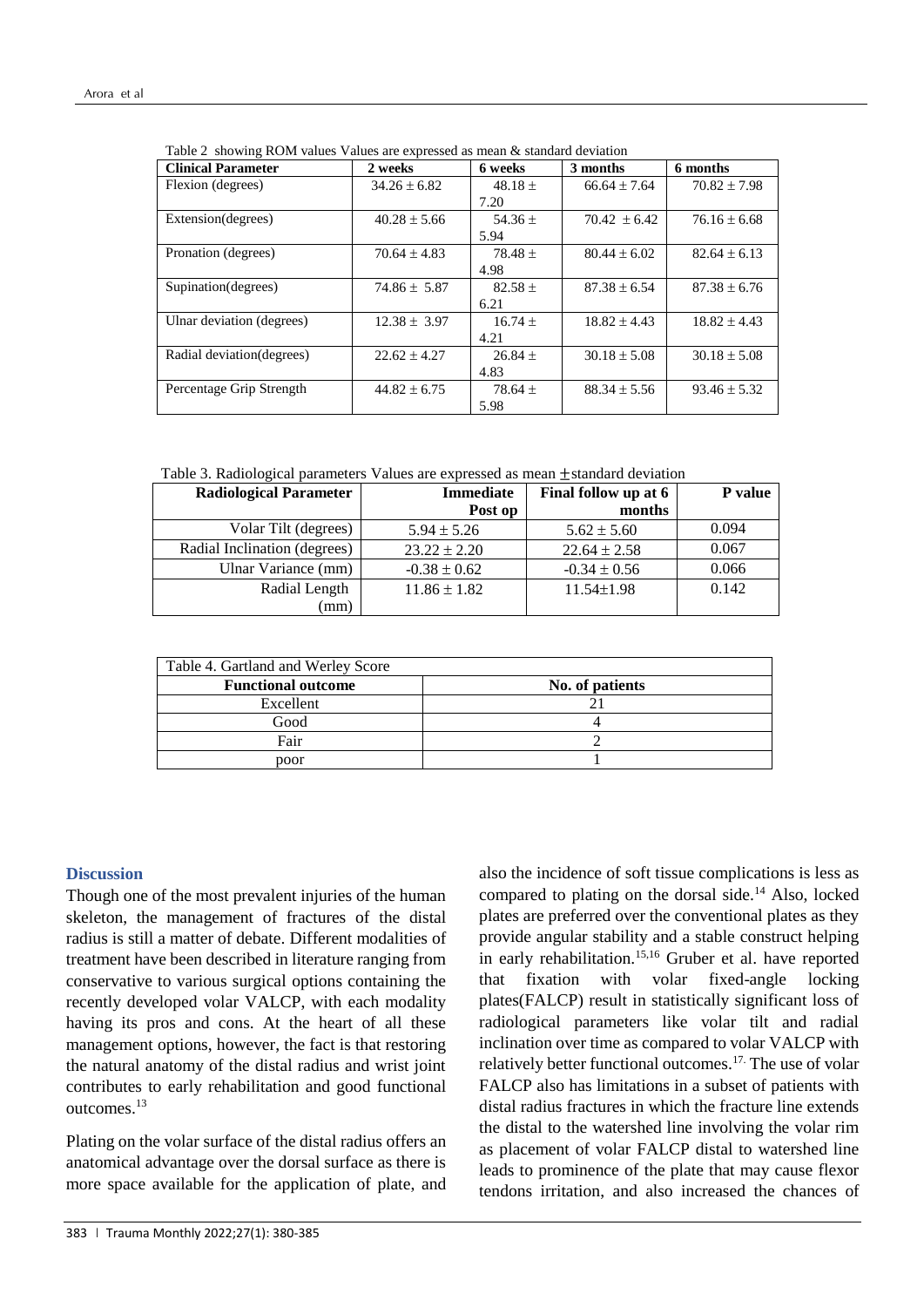placement of locking screws in the wrist joint.<sup>18</sup> This disadvantage is addressed with the use of volar VALCP as the screws can engage the distal fragments without placing the plate too distal from the watershed line. In addition, Lenz et al in their study demonstrated that variable locked screws offer the stable locking construct under cyclical loading compared to volar FALCP, thus adding to the stability of volar VALCP.<sup>19</sup> n various FALCP-Volar studies, they have used K-wires as additional hardware to hold components that are not engaged by the screws due to the fixed direction of the screws. However, VALCP volar offers an advantage because the screws can be placed in different directions based on the failure components, thus reducing the dependence on additional stabilization methods. Chen et al. had used k-wires to augment fixation in patients managed with volar FALCP while none was required in patients managed with VALCP.<sup>20</sup> Also, Stanbury et al, reported the advantage of VALCP in engaging the radial styloid fragment. <sup>21</sup> Similar to this study, no additional hardware was required except the plate and screws to stabilize the fracture or hold fragments.

Chen et al. had reported no significant change in the radiological parameters immediately post-surgery and at the final follow-up, especially volar tilt in patients managed with volar VALCP compared to patients managed with volar FALCP.<sup>20</sup>

In the same way, in our study, there was no significant change in radial inclination, radial tilt, ulnar variance and radial length at final follow-up compared to immediate post-surgery radiographs. There was a constant improvement in range of motion(ROM) values post-surgery, and significant improvements occurred by 12 weeks' post-surgery in our study. Grip strength was restored to 93% of the standard opposite non-injured side at the final follow-up in our study. Kanabar et al. reported that grip strength was regained by up to 94% in the three months after volar plating.<sup>15</sup> Similarly, Chen et al. described grip strength of 91.3% at the final followup of 12 months in their study.<sup>20</sup> Functional outcomes in our study with the Gartland and Werley scoring system was excellent in 75% of the patients, 14.28% had good, 7.14% had fair, and 3.57% had poor outcomes. Figl et al. had shown excellent results in 37.5% of patients, good results in 67%, and fair results in 1% of patients managed with volar VALCP.<sup>21</sup> Similarly, Kilic et al. reported excellent to good results in 89.9% of patients and moderate to poor in 11.1% patients according to Gartland and Werley system.<sup>22</sup> Therefore, the results of our study are comparable to those reported in the

literature. There are a set of complications in every surgery; therefore, in this study, a complication rate of 10.71 % was reported, which included superficial wound infection in one patient, CRPS in one patient, and screw impingement in another for which removal was done later on. Chen et al. reported a complication rate of 10.5 % in the volar VALCP group that included flexor tendon irritation in two patients and was managed conservatively. They also described a complication rate of 21.4% in patients managed with volar FALCP.<sup>20</sup> Kawasaki et al. stated an overall complication rate of 4.1%.<sup>23</sup> Therefore, complication rates in our study are similar to the literature. The limitation of our study is that it is not a prospective study and the sample size is also limited. Also, since the operative method was not compared to other available treatment options, it will not be wise to generalize the findings of our study for the management of distal radius fractures. However, the observations of this study can be used to compare data from studies done on other treatment modalities in the past or the future and draw inferences that may help guide the treatment of distal radius fractures.

# **Conclusion**

The observations of our study indicate that volar VALCP provides a good option in the management of distal radius fractures. These plates have better radiological and functional outcomes and aid in early rehabilitation. Also, these plates reduce the dependence on the use of additional fixation techniques along with locking plates for fixation of distal radius fractures.

# **Acknowledgments**

None

### **Conflict of Interest Disclosures** None

## **Funding Sources**

None

## **Authors' Contributions**

All authors pass the four criteria for authorship contribution based on the international committee of medical journal editors (ICMJE) recommendations.

### **Ethical Statement**

The study was approved by the hospital ethical committee.